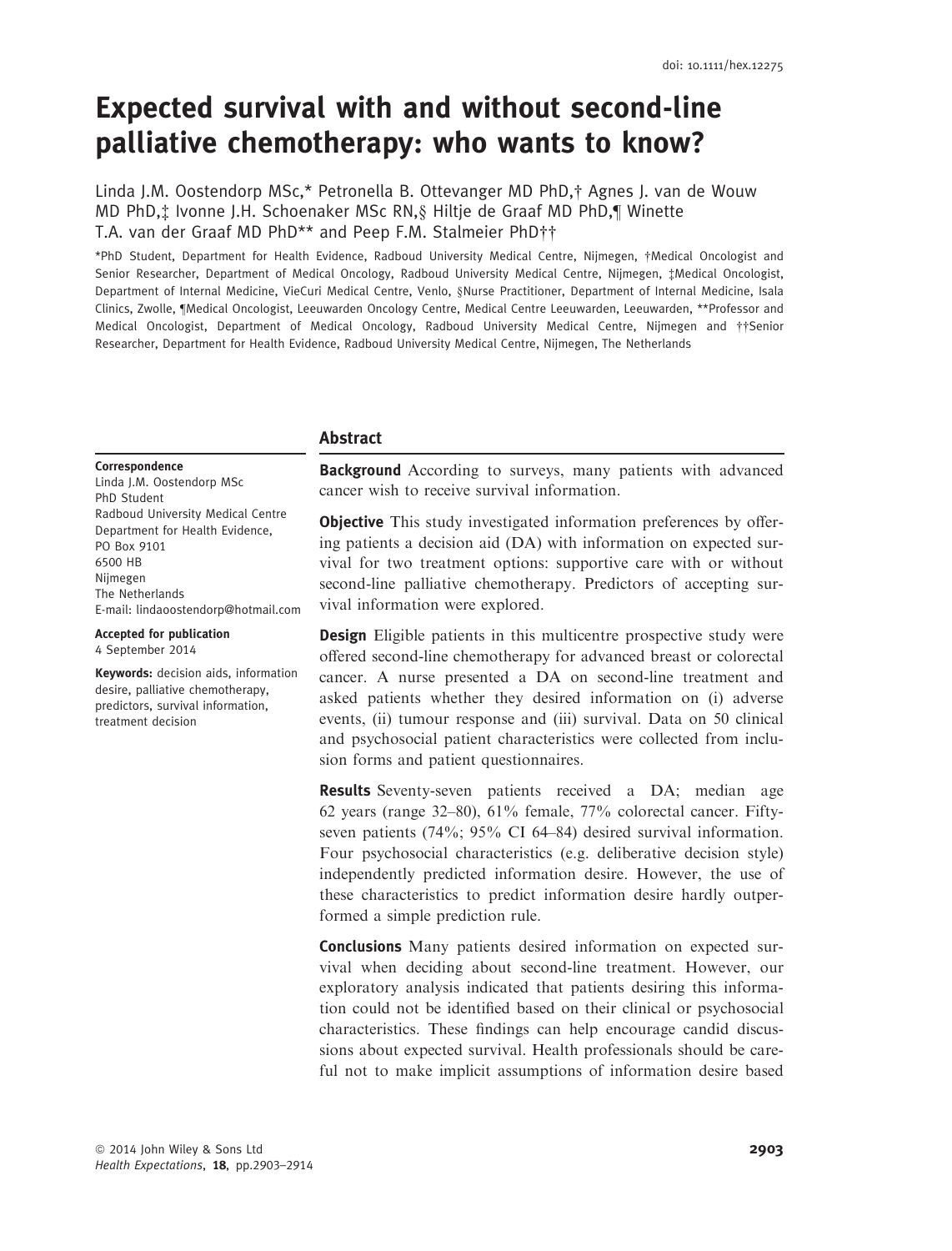on patient characteristics, but to explicitly ask patients if survival information is desired, and act accordingly.

## Introduction

A central component of the communication with patients with advanced cancer is the discussion of prognosis, including expected survival. Health professionals may be concerned that providing survival information could be contrary to patients' wishes or best interests.<sup>1</sup> While patients with advanced cancer indeed fear bad news, many wish to receive survival information to make treatment decisions and plan the future.<sup>2</sup> Candid conversations about prognosis can establish an open atmosphere, improve patients' sense of control and facilitate more realistic expectations.<sup>3</sup> Surveys found that many patients with advanced cancer (44, 59, 80 and 88%, respectively) stated a desire for survival information. $4-7$  It remains unclear, however, how many patients will accept survival information when it is actually offered by a health professional.<sup>8</sup>

Previous studies have tried to characterize patients desiring survival information. In these studies, patients were asked whether they desired to discuss expected survival<sup>6,7,9</sup> or whether they desired these discussions had taken place.4,10 Among patients with advanced cancer, a higher information desire was observed for men<sup>4,10</sup> and for patients with higher education, $\frac{7}{1}$ more pain, $\frac{7}{1}$  or more symptoms of depression.<sup>6</sup> In addition, among patients with cancer across all disease stages, stating a desire for survival information was associated with lower age, lower death avoidance and worse prognosis.<sup>9</sup>

This study will assess preferences of patients with advanced breast or colorectal cancer for receiving survival information when deciding whether or not to start second-line palliative chemotherapy. Patients' information desire will be assessed by actually offering information on the expected benefits and risks of chemotherapy, using a decision aid (DA). Clinical and psychosocial patient characteristics associated with desiring survival information will be explored.

# Methods

## Design

This study was part of a randomized trial (Netherlands Trial Register; NTR1113) conducted in 17 hospitals in the Netherlands which was described in detail elsewhere.<sup>11</sup> In short, the target population consisted of patients with advanced breast or colorectal cancer facing the decision whether or not to start second-line palliative chemotherapy. To identify these patients, patients who were in remission after first-line chemotherapy or were receiving firstline chemotherapy were preselected. Exclusion criteria were labile personality structure (as assessed by the physician), a Karnofsky performance score lower than 60, and insufficient Dutch language proficiency. The study was approved by the regional ethics review committee and the research ethics committees of all participating centres.

## Procedure

The medical oncologist or nurse assessed the potential eligibility of consecutive patients. Professionals were instructed not to mention that explicit survival information could be provided, to avoid losing patients not desiring such information. Professionals asked patients for permission to be approached by the researcher, who obtained written informed consent.

At inclusion, patients were sent a baseline questionnaire with sociodemographic and psychosocial variables hypothesized to be associated with information desire. These patients were monitored for disease progression and the ensuing treatment decision whether or not to start second-line palliative chemotherapy. Patients who were offered second-line treatment were randomly assigned to receive (i) the usual treatment-related information from the oncologist (control group) or (ii) the usual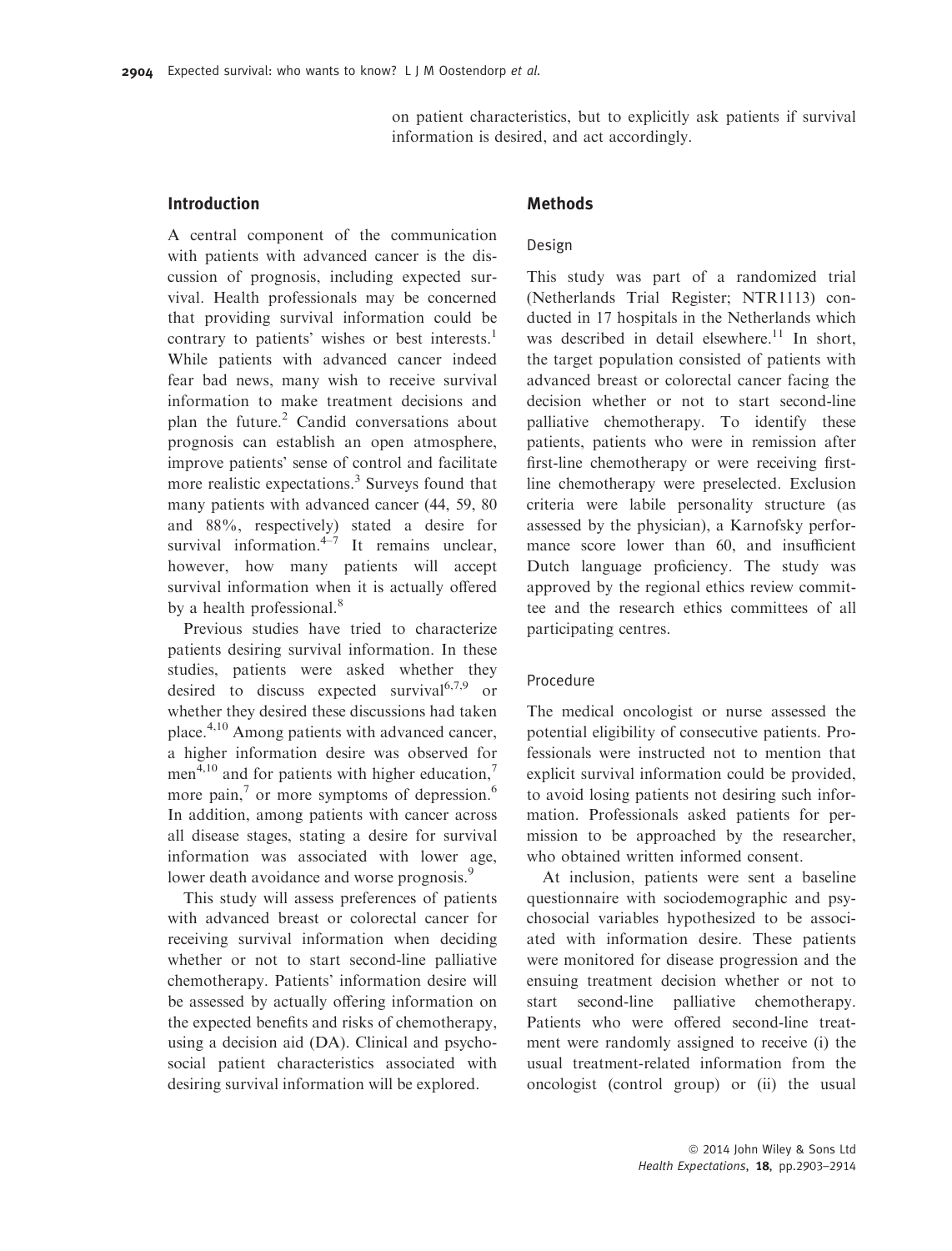treatment-related information from the oncologist followed by a DA from a nurse (intervention group) (1 : 2 ratio).

This study focused on the patients in the intervention group, who received the DA in a subsequent consultation with a nurse, typically within a week after the consultation with the oncologist who mentioned disease progression and treatment options. DAs were developed for 11 chemotherapeutic regimens commonly used as second-line treatment for advanced breast or colorectal cancer, based on systematic reviews of the literature for the two tumour types.<sup>12,13</sup> In the systematic review on benefits and risks of second-line irinotecan for advanced colorectal cancer, 25 phase II and 5 phase III studies were identified. Median survival was established using the single direct randomized comparison between patients receiving BSC plus second-line irinotecan and patients receiving BSC alone.<sup>12</sup> In the vast body of literature on second-line chemotherapy for breast cancer, no randomized studies comparing any of the second-line chemotherapeutic regimens to BSC alone were found. A metaanalysis was performed to establish the median survival for each of the selected chemotherapeutic regimens; no differences in effectiveness were found between the regimens. $13$  In the DAs, the median expected survival of 12 months with chemotherapy was presented together with a question mark for expected survival without chemotherapy, and an explanation that it is not known whether, or in what way, the survival of patients with advanced breast cancer is influenced by second-line chemotherapy.

Figure 1 shows a summary of the information provided in a DA for colorectal cancer, and a full DA is available in the online supplement.

The consultation started with an introduction in which the DA, the two treatment options (supportive care with or without second-line palliative chemotherapy), and an example of risk information were presented. Then, the nurse proceeded to offer information on risks and benefits in three separate items: (i) adverse events; (ii) tumour response; and (iii) survival. For each item, the nurse first elaborated on the type of information that could be expected (e.g. implications of a serious adverse event, the temporary nature of tumour response, the concept of median survival) and then asked the patient whether the information was desired or not. If desired, the nurse provided the information. The instructions for the nurse, including the explanation of the concept of median survival, are included in the online supplement.

## Measures

Table 1 gives an overview of the measurements of information desire and potential predictors.

# Information desire

During the interview with the DA, the nurse registered the main outcome measure: whether or not the patient wanted to see the information on survival (see above in 'Procedure').

## Potential predictors of information desire

Sociodemographic variables were collected through the baseline questionnaire and the inclusion form (Table 1). Oncologists were instructed to record tumour and treatment characteristics on the inclusion form and to estimate patient survival on the progression form. At the start of the interview, the nurse asked for the patient's treatment preference and if applicable, the strength of this preference. Measures on well-being included general health, anxiety and depression,<sup>14</sup> cancer worries<sup>15</sup> and health-related quality of life.<sup>16</sup> Ouestions on coping included coping with cancer, $17$  decision style, $^{18}$  participation preference<sup>19</sup> and death avoidance.9,20 Information-related measures included the amount of information preferred,<sup>21</sup> the amount of information received and numer- $\text{acy}^{22,23}$  (i.e. the ability to handle basic probability concepts). Patients rated their own baseline knowledge (subjective knowledge) on cancer and on benefits and risks of treatment options.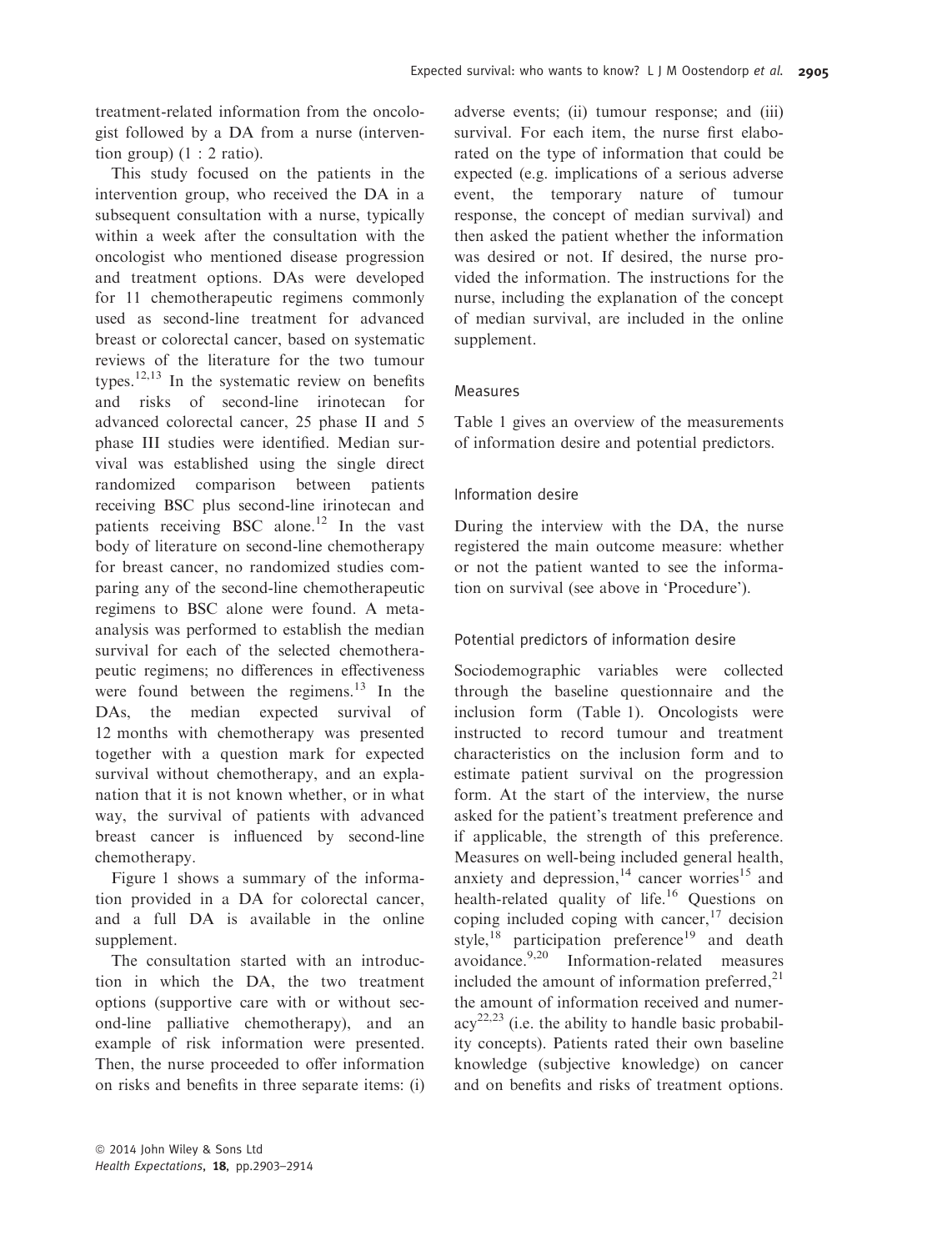|                                                                                                                                             | Without chemotherapy              | With chemotherapy                  |                                                                                  |
|---------------------------------------------------------------------------------------------------------------------------------------------|-----------------------------------|------------------------------------|----------------------------------------------------------------------------------|
| <b>ADVERSE EVENTS</b>                                                                                                                       |                                   |                                    |                                                                                  |
| Severe nausea                                                                                                                               | 3 of 100 do<br>97 of 100 don't    | 14 of 100 do<br>86 of 100 don't    |                                                                                  |
| You are so nauseated that your intake of food<br>and fluid is insufficient                                                                  |                                   |                                    |                                                                                  |
| <b>Severe yomiting</b>                                                                                                                      | 8 of 100 do<br>92 of 100 don't    | 14 of 100 do<br>86 of 100 don't    |                                                                                  |
| You have to vomit at least 6 times a day<br>sometimes intravenous fluids and intravenous<br>feeding are needed                              |                                   |                                    |                                                                                  |
| Severe diarrhoea                                                                                                                            | 6 of 100 do<br>94 of 100 don't    | 22 of 100 do<br>78 of 100 don't    |                                                                                  |
| You have an increase of at least 7 stools per day,<br>and may also have problems controlling your<br>bowels                                 |                                   |                                    |                                                                                  |
| <b>Severe hair loss</b>                                                                                                                     | 0 of 100 do<br>100 of 100 don't   | 44 of 100 do<br>56 of 100 don't    |                                                                                  |
| You lose all your hair (on your head)                                                                                                       |                                   |                                    |                                                                                  |
| <b>Death</b>                                                                                                                                | 0 of 100 do<br>100 of 100 don't   | 1 of 100 does<br>99 of 100 don't   |                                                                                  |
| You die as a result of a severe adverse event                                                                                               |                                   |                                    |                                                                                  |
| <b>RESPONSE OF THE CANCER</b>                                                                                                               |                                   |                                    |                                                                                  |
| The size of the cancer is reduced (white)<br>The size of the cancer remains stable (stripes)<br>The size of the cancer is increased (black) | 0 of 100<br>6 of 100<br>94 of 100 | 4 of 100<br>52 of 100<br>44 of 100 |                                                                                  |
|                                                                                                                                             |                                   |                                    |                                                                                  |
| <b>SURVIVAL</b>                                                                                                                             |                                   |                                    |                                                                                  |
| After this number of months<br>50 of 100 people are still alive and<br>50 of 100 people will have died                                      | 6 months                          | 9 months                           | Figure 1 Example of the summary page<br>of a decision aid for colorectal cancer. |

Patients' attitudes were measured with questions on striving for length (quantity) and quality of life, $^{24}$  questions on the patients' perceived amount of benefits and risks experienced during first-line chemotherapy and a question on the time since last chemotherapeutic treatment.

## Statistical analysis

To examine selective attrition, the characteristics of patients receiving the DA were compared with patients experiencing progressive disease who were not randomized, using an independent-samples t-test or chi-square test. As the main outcome of this study, we calculated the percentage of patients, including the 95% confidence interval of that percentage, who accepted the survival information. Next, an extensive exploratory analysis of potential predictors of accepting survival information was performed. Patients desiring survival information were compared with patients not desiring that information, using chi-square tests. In case of missing data, scale values were calculated only if at least half of the items were available, by imputing the mean of the available items. Data were dichotomized by a median split, except for HADS anxiety and depression scales which were dichotomized using a clinical cut-off point of  $8.^{25}$  Patient characteristics associated with desiring survival information at a level of  $P < 0.2$  in a bivariate analysis were entered stepwise in a multivariable logistic regression model, adding additional variables with a  $P$  value of <0.05. The use of a higher value of  $P$  for the selection of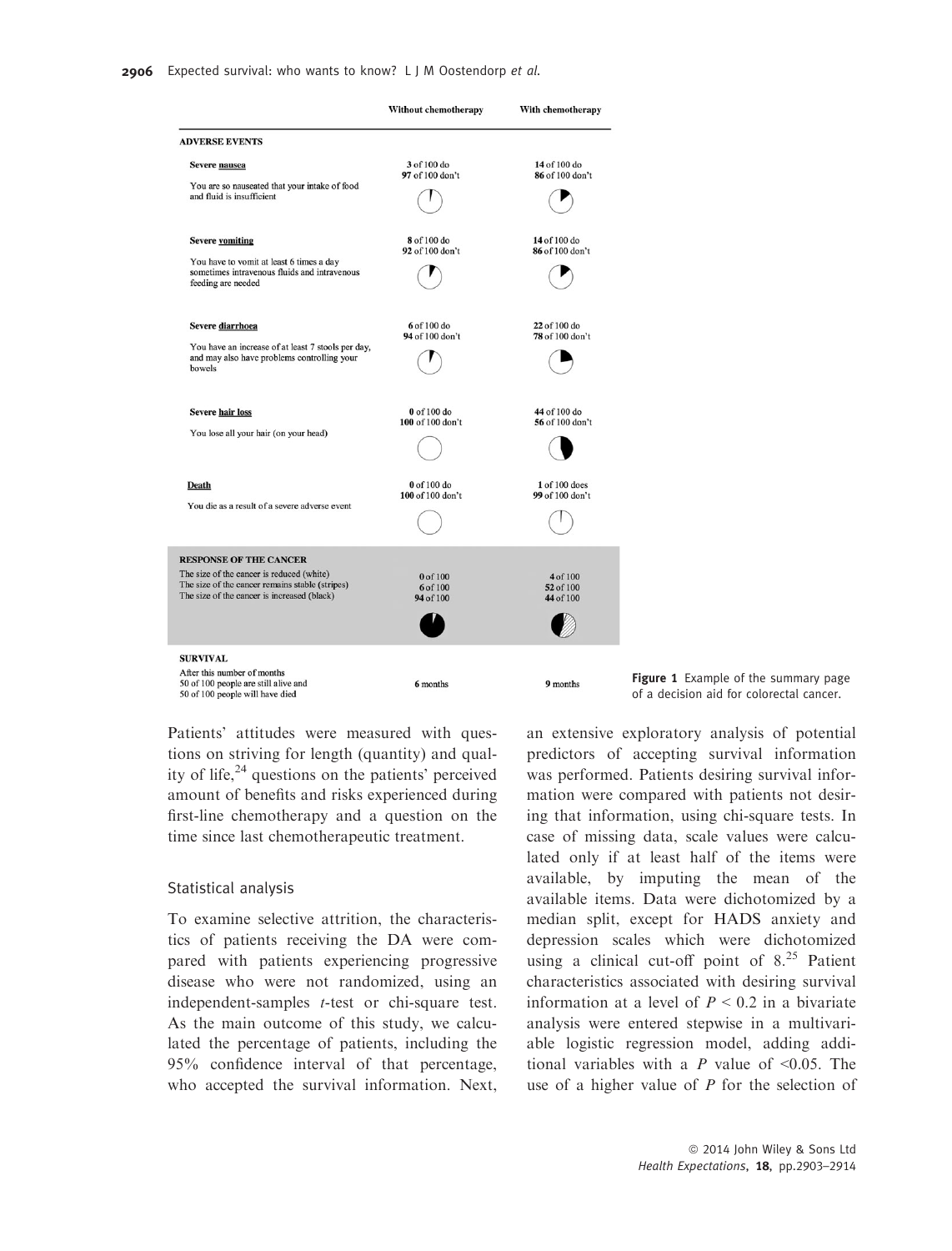|                                                       |                                                              | Timing of measurements |           |  |
|-------------------------------------------------------|--------------------------------------------------------------|------------------------|-----------|--|
|                                                       |                                                              |                        | Interview |  |
| Variable                                              | Operationalization                                           | Inclusion              | with DA   |  |
| Information desire                                    |                                                              |                        | P         |  |
| Predictors of information desire                      |                                                              |                        |           |  |
| Sociodemographics $(n = 8)$                           |                                                              |                        |           |  |
| Age                                                   |                                                              | P                      |           |  |
| Living situation                                      |                                                              | P                      |           |  |
| Working status                                        |                                                              | P                      |           |  |
| Having children                                       |                                                              | P                      |           |  |
| Having grandchildren                                  |                                                              | P                      |           |  |
| Education                                             |                                                              | P                      |           |  |
| Religion                                              |                                                              | P                      |           |  |
| Gender                                                |                                                              | 0                      |           |  |
| Tumour and treatment                                  |                                                              |                        |           |  |
| characteristics $(n = 7)$                             |                                                              |                        |           |  |
| Date of initial diagnosis of disease                  |                                                              | 0                      |           |  |
| Date of diagnosis metastatic disease                  |                                                              | 0                      |           |  |
| Tumour location                                       |                                                              | 0                      |           |  |
| Tumour status                                         |                                                              | 0                      |           |  |
| Previous palliative chemotherapy                      |                                                              | 0                      |           |  |
| First-line chemotherapy in study<br>setting           |                                                              | $\Omega$               |           |  |
| Estimate of patient survival                          | $3-6, 6-9, 9-12, >12$ months                                 | O <sup>1</sup>         |           |  |
| Decision-related measures $(n = 2)$                   |                                                              |                        |           |  |
| Treatment preference                                  | Chemotherapy+BSC/BSC alone/do<br>not know                    |                        | P         |  |
| Strength of treatment preference                      | 1–4 (not strong–very strong) <sup>2</sup>                    |                        | P         |  |
| Well-being $(n = 13)$                                 |                                                              |                        |           |  |
| General health                                        | 0-10 (worst-best imaginable)                                 | P                      |           |  |
| Anxiety and depression                                | HADS Anxiety and Depression Scale                            | P                      |           |  |
| <b>Cancer Worries</b>                                 | Adapted Lerman's Cancer Worry Scale                          | P                      |           |  |
| Health-related quality of                             | EORTC QLQ-C15-PAL                                            | P                      |           |  |
| life $(n = 9)^3$                                      |                                                              |                        |           |  |
| Coping $(n = 9)$                                      |                                                              |                        |           |  |
| Coping with cancer $(n = 3)^4$                        | Mental Adjustment to Cancer Scale                            | P                      |           |  |
| Decision style $(n = 4)^5$                            | Michigan Assessment of Decision Style                        | P                      |           |  |
| Participation preference                              | Problem-Solving Decision-Making Scale                        | P                      |           |  |
| Death avoidance                                       | Death Avoidance Scale                                        | P                      |           |  |
| Information-related measures $(n = 5)$                |                                                              |                        |           |  |
| Information preference                                | 0-10 (I want to know nothing-everything<br>there is to know) | P                      |           |  |
| Amount of information received                        | 1-7 (way too little-way too much)                            | P                      |           |  |
| Subjective numeracy $(n = 3)^6$                       | Subjective Numeracy Scale                                    | P                      |           |  |
| Knowledge-related measures $(n = 1)$                  |                                                              |                        |           |  |
| Subjective knowledge                                  | 1-10 (very bad-excellent)                                    | P                      |           |  |
| Treatment attitudes $(n = 5)$                         |                                                              |                        |           |  |
| Striving for length or quality<br>of life $(n = 2)^7$ | QQ-Questionnaire                                             | P                      |           |  |

Table 1 Overview of measurements of information desire and predictors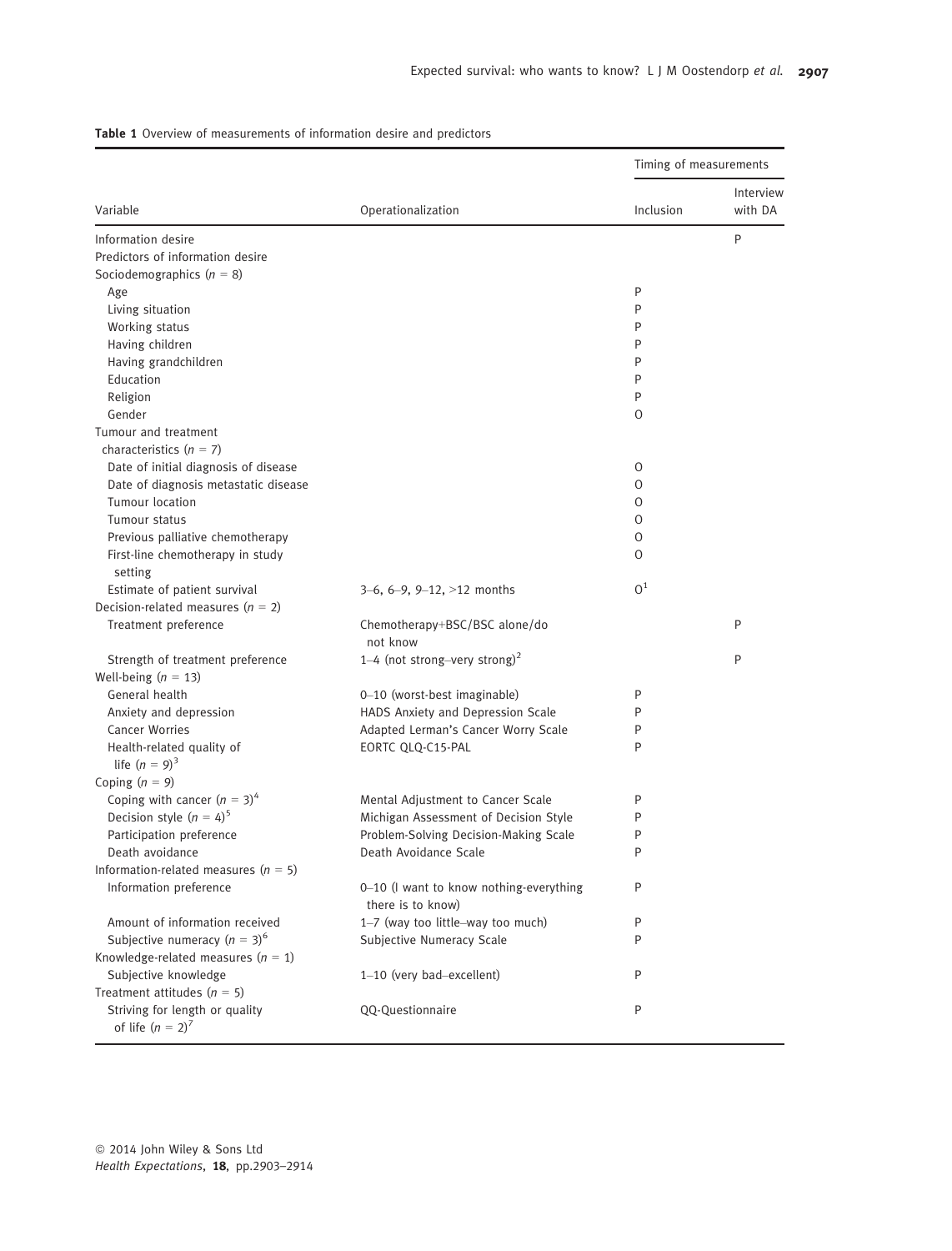|                                                                        |                                                         | Timing of measurements |                      |
|------------------------------------------------------------------------|---------------------------------------------------------|------------------------|----------------------|
| Variable                                                               | Operationalization                                      | Inclusion              | Interview<br>with DA |
| Perceived benefits and harms of<br>first-line chemotherapy $(n = 2)^8$ | $1-4$ (much-none)                                       | D                      |                      |
| Time since last chemotherapy                                           | 1-5 (currently under treatment-more<br>than a year ago) | D                      |                      |

P, patient-reported; O, oncologist-reported; BSC, best supportive care; DA, decision aid.

<sup>1</sup>Reported on the progression form when disease progression occurred.

 $2$ For patients who were undecided, strength of the treatment preference was scored as '0'.

<sup>3</sup>Including physical and emotional functioning, fatigue, nausea and vomiting, pain, dyspnoea, insomnia, appetite loss, constipation.

4 Including helplessness/hopelessness, cognitive avoidance, fighting spirit.

<sup>5</sup>Including decision avoidance, deferring responsibility, information seeking, deliberation.

<sup>6</sup>Including the total scale and the ability and preference subscales.

<sup>7</sup>Including striving for length of life and striving for quality of life.

<sup>8</sup>Including benefits and harms of first-line palliative chemotherapy.

variables in the bivariate analysis is generally recommended because the use of the traditional value of  $P < 0.05$  can result in missing important predictors, concealed by confounding.

# Results

#### Participants

Of 441 patients assessed for potential eligibility, 86 (20%) did not meet the inclusion criteria, and 34 patients (8%) were not approached by the oncologist and therefore the inclusion criteria could not be verified (see Fig. 2). Of the 321 patients asked for the study, 263 (82%) gave informed consent. Of them, 92 patients  $(35\%)$  were not faced with the decision on second-line palliative chemotherapy and therefore did not belong to the target population of this study. Another 43 patients (16%) faced the treatment decision but were not randomized and dropped out of the study. Of the 128 patients who experienced disease progression and were randomized, 83 were assigned to the intervention group, of which 77 (93%) received the DA.

No significant differences were found between the 43 patients with progressive disease who were not randomized and the 77 patients who received the DA on the variables of gender (60 vs. 61% female;  $P = 0.872$ ), age (mean 59.6 vs. 61.0;  $P = 0.470$ ), education (college education 25 vs. 30%;  $P = 0.592$ ), employment (45 vs. 41%;  $P = 0.751$ ), information preference at baseline (mean scores 8.3 vs. 8.5;  $P = 0.458$ ) and general health (mean scores 6.7 vs. 6.4;  $P = 0.422$ ). However, non-randomized patients more often had a tumour of the breast (vs. colon or rectum) than patients receiving the DA (43 vs. 23%;  $P = 0.027$ ).

## Information desire

Of 77 patients receiving the DA, 74 (96%) desired the information on adverse events, 70 (91%) desired the information on tumour response, and 57 (74; 95% CI 64–84) desired the information on survival.

## Potential predictors of information desire

Of 50 patient characteristics considered, 15 (30%) were associated with information desire at the level  $P < 0.2$  (see Table 2). Patients who desired survival information were more likely to be unemployed or male, more recently received the initial diagnosis of disease, and more often had a tumour of the colon or rectum (vs. breast). In addition, desiring survival information was associated with more symptoms of nausea and vomiting, pain and dyspnoea. Patients desiring survival information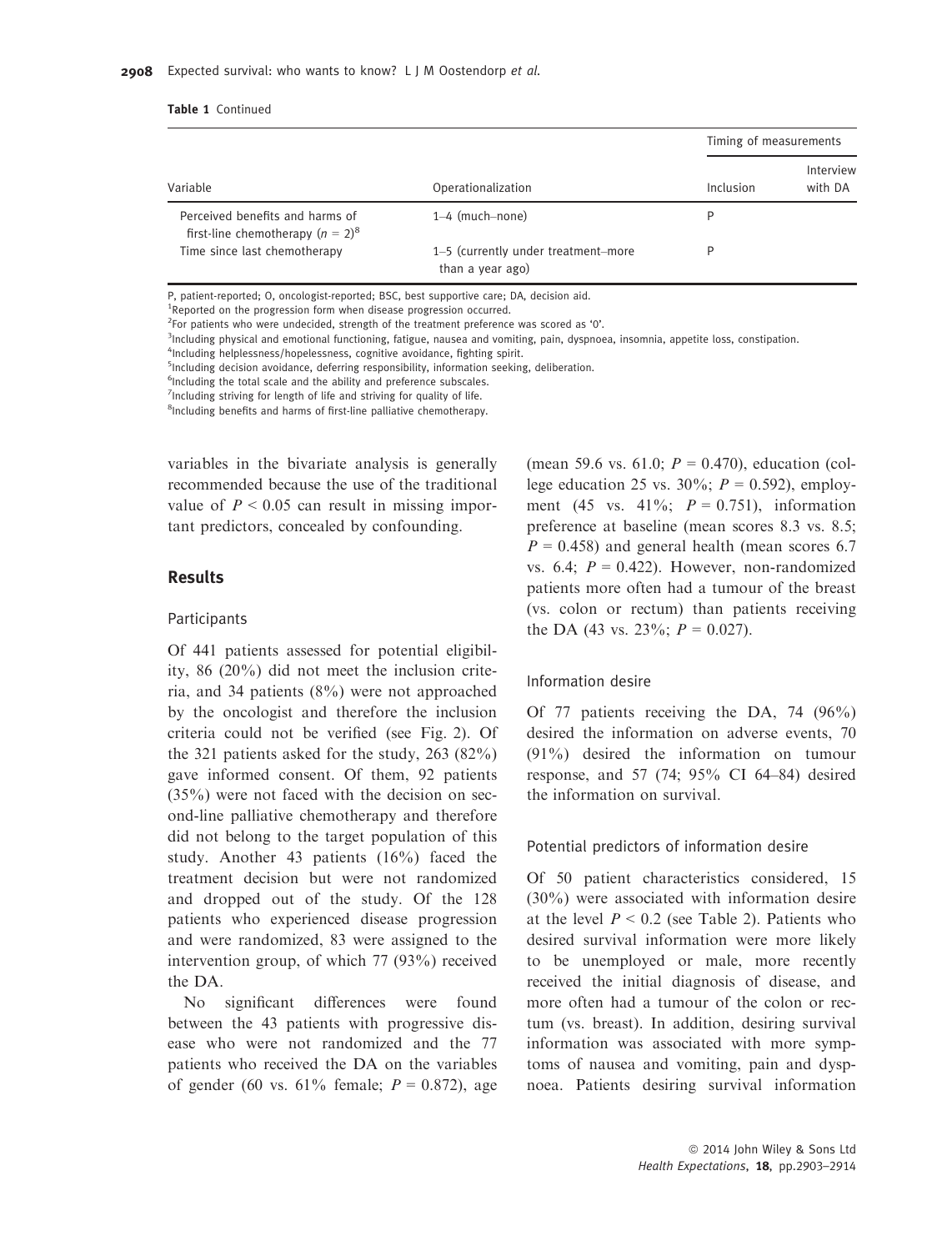

Figure 2 Patient flow chart.

employed less cognitive avoidant and fighting spirit cancer coping styles, deferred less responsibility and deliberated more regarding decision making. Desire for survival information was higher in patients with a lower perceived numerical ability, lower subjective knowledge and perception of greater benefit and lesser harm from first-line chemotherapy. The multivariable model was fitted twice; once with all 15 predictors and once with 14 predictors, as the variable 'employment status' was only available for a subgroup of patients under age 65 (retirement age in the Netherlands at the time of the study)  $(n = 53)$ . Both models showed that greater perceived benefit of firstline chemotherapy (OR 7.4; 95% CI 1.8–30.8), lower cognitive avoidance (OR 0.1; 95% CI 0.0–0.7), lower fighting spirit (OR 0.2; 95% CI 0.0–0.8) and higher deliberation decision style (OR 4.9; 95% CI 1.1–21.1) were four independent predictors of desiring survival information. The odds ratios presented are derived from the model fitted with 14 predictors.

Applying these four characteristics, desiring survival information was correctly predicted in 60 of 72 patients with complete data (83% correct). Incorrect predictions included overestimations for eight patient  $(11\%)$  and underestimations for four patients  $(6%)$ . By way of comparison, simply assuming that all 72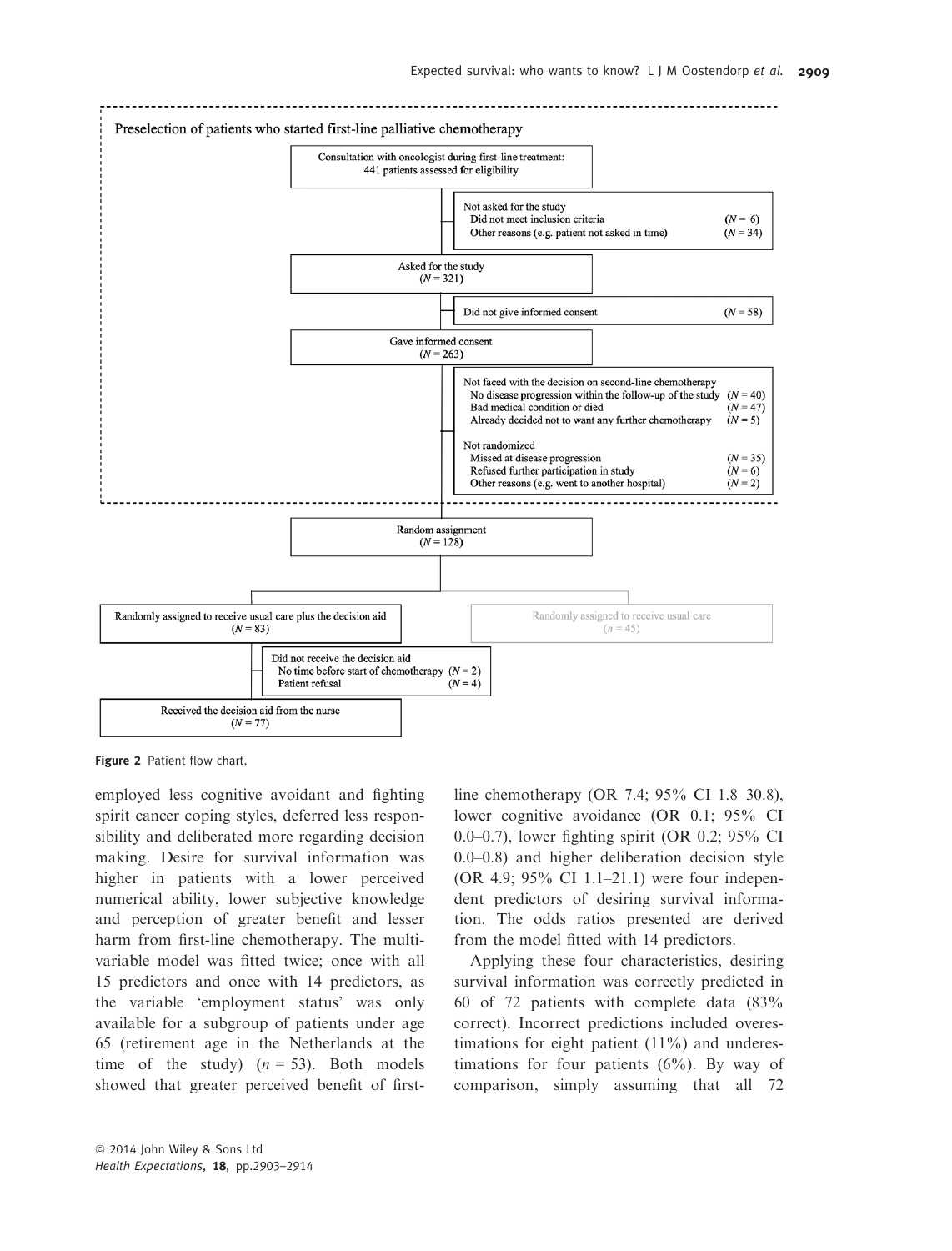| <b>Table 2</b> Patient characteristics associated with information desire at $P < 0.2$ . |  |
|------------------------------------------------------------------------------------------|--|
|------------------------------------------------------------------------------------------|--|

|                                            | Acceptance of survival information |                      | Bivariate analysis |                   |       |
|--------------------------------------------|------------------------------------|----------------------|--------------------|-------------------|-------|
|                                            | Yes<br>$n = 57$ (74%)              | No<br>$n = 20 (26%)$ | $\chi^2$           | OR (95% CI)       | P     |
| Sociodemographics                          |                                    |                      |                    |                   |       |
| Working status <sup>1</sup>                |                                    |                      |                    |                   |       |
| Unemployed                                 | 24 (80%)                           | 6 (20%)              | 4.4                | $0.3(0.1-0.9)$    | 0.037 |
| Employed                                   | 11 (52%)                           | 10 (48%)             |                    |                   |       |
| Gender                                     |                                    |                      |                    |                   |       |
| Male                                       | 26 (87%)                           | 4 (13%)              | 4.4                | $0.3(0.1-1.0)$    | 0.037 |
| Female                                     | 31 (66%)                           | 16 (34%)             |                    |                   |       |
| Tumour and treatment characteristics       |                                    |                      |                    |                   |       |
| Time since initial diagnosis of disease    |                                    |                      |                    |                   |       |
| Short (<35 months)                         | 33 (87%)                           | 5(13%)               | 5.9                | $0.3(0.1-0.8)$    | 0.015 |
| Long $(≥35$ months)                        | 24 (63%)                           | 14 (37%)             |                    |                   |       |
| <b>Tumour location</b>                     |                                    |                      |                    |                   |       |
| <b>Breast</b>                              | 11 (61%)                           | 7 (39%)              | 1.9                | $2.3(0.7 - 7.0)$  | 0.165 |
| Colon or rectum                            | 46 (78%)                           | 13 (22%)             |                    |                   |       |
| Well-being: HRQoL                          |                                    |                      |                    |                   |       |
| HRQoL: nausea and vomiting                 |                                    |                      |                    |                   |       |
| Low $(0)$                                  | 32 (68%)                           | 15 (32%)             | 3.3                | $2.9(0.9-9.9)$    | 0.068 |
| High $(>0)$                                | 25 (86%)                           | 4(14%)               |                    |                   |       |
| HRQoL: pain                                |                                    |                      |                    |                   |       |
| Low $($ 46.7)                              | 32 (70%)                           | 14 (30%)             | 1.9                | $2.2(0.7-6.9)$    | 0.167 |
| High $(216.7)$                             | 25 (83%)                           | 5(17%)               |                    |                   |       |
| HRQoL: dyspnoea                            |                                    |                      |                    |                   |       |
| Low $(0)$                                  | 34 (69%)                           | 15 (31%)             | 2.5                | $2.5(0.7 - 8.6)$  | 0.117 |
| High $(>0)$                                | 23 (85%)                           | 4 (15%)              |                    |                   |       |
|                                            |                                    |                      |                    |                   |       |
| Coping                                     |                                    |                      |                    |                   |       |
| Coping with cancer: cognitive avoidance    |                                    |                      |                    |                   |       |
| Low $(<2.5)$                               | 30 (88%)                           | 4 (12%)              | 6.1                | $0.2$ $(0.1-0.8)$ | 0.014 |
| High $(≥2.5)$                              | 27 (64%)                           | 15 (36%)             |                    |                   |       |
| Coping with cancer: fighting spirit        |                                    |                      |                    |                   |       |
| Low $(\leq)$                               | 31 (86%)                           | 5(14%)               | 4.7                | $0.3(0.1-0.9)$    | 0.031 |
| High $(≥3)$                                | 26 (65%)                           | 14 (35%)             |                    |                   |       |
| Decision style: deferring responsibility   |                                    |                      |                    |                   |       |
| Low $(<4.7)$                               | 40 (80%)                           | 10 (20%)             | 1.9                | $0.5(0.2-1.4)$    | 0.169 |
| High $(≥4.7)$                              | 17 (65%)                           | 9(35%)               |                    |                   |       |
| Decision style: deliberation               |                                    |                      |                    |                   |       |
| Low $(<4.4)$                               | 23 (62%)                           | 14 (38%)             | 6.5                | $4.1(1.3-13.1)$   | 0.011 |
| High $(≥4.4)$                              | 34 (87%)                           | 5(13%)               |                    |                   |       |
| Information-related measures               |                                    |                      |                    |                   |       |
| Subjective Numeracy: ability subscale      |                                    |                      |                    |                   |       |
| Low $(\leq 5)$                             | 30 (83%)                           | 6 (17%)              | 2.6                | $0.4(0.1-1.2)$    | 0.108 |
| High $(≥5)$                                | 27 (68%)                           | 13 (33%)             |                    |                   |       |
| Knowledge-related measures                 |                                    |                      |                    |                   |       |
| Subjective knowledge                       |                                    |                      |                    |                   |       |
| Low $(<6.3)$                               | 31 (86%)                           | 5(14%)               | 4.0                | $0.3(0.1-1.0)$    | 0.045 |
| High $(≥6.3)$                              | 26 (67%)                           | 13 (33%)             |                    |                   |       |
| Treatment attitudes                        |                                    |                      |                    |                   |       |
| Perceived benefits first-line chemotherapy |                                    |                      |                    |                   |       |
| Low $(\leq 2)$                             | 13 (54%)                           | 11 (46%)             | 8.3                |                   | 0.004 |
|                                            |                                    |                      |                    | $5.1(1.6-15.8)$   |       |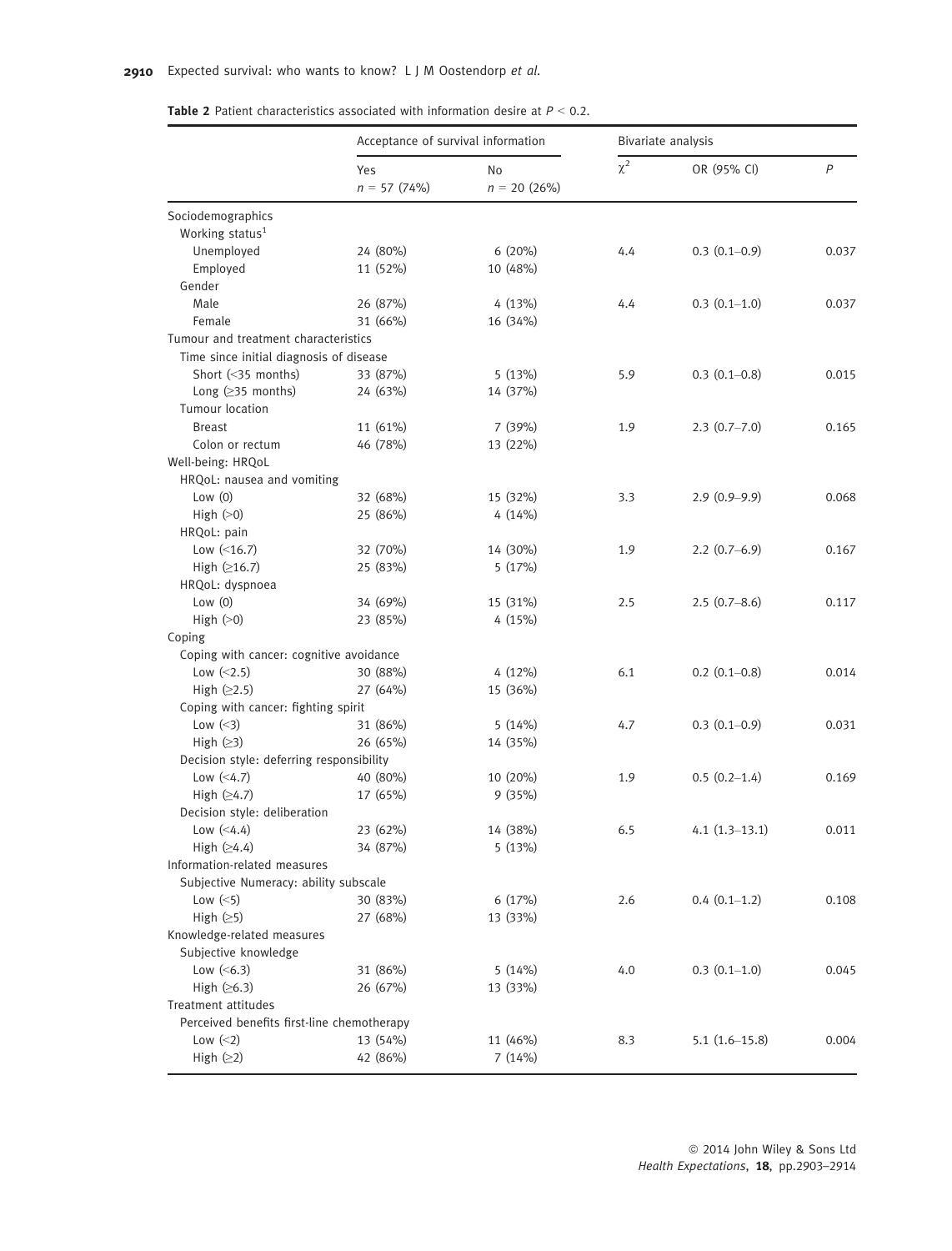|                                         |                      | Acceptance of survival information |            | Bivariate analysis |       |  |
|-----------------------------------------|----------------------|------------------------------------|------------|--------------------|-------|--|
|                                         | Yes<br>$n = 57(74%)$ | No.<br>$n = 20$ (26%)              | $\gamma^2$ | OR (95% CI)        |       |  |
| Perceived harms first-line chemotherapy |                      |                                    |            |                    |       |  |
| Low $(\leq 2)$                          | 10 (91%)             | 1(9%)                              | 1.9        | $0.3(0.0-2.3)$     | 0.172 |  |
| High $(≥2)$                             | 47 (73%)             | 17 (27%)                           |            |                    |       |  |

#### Table 2 Continued

<sup>1</sup>Selection of 51 patients below the age of 65 (retirement age in the Netherlands at the time of the study).

patients would accept survival information already correctly identified 55 patients desiring information (76%).

# **Discussion**

This study showed that the large majority of patients with advanced breast or colorectal cancer (74%) desired to be informed about survival when facing a decision on second-line palliative treatment. An extensive exploration of patient characteristics associated with actual acceptance of survival information yielded four characteristics, related to past experience and coping with cancer and decision-making styles, associated with desiring survival information. However, these characteristics were not very helpful in correctly identifying patients desiring survival information. Simply assuming that all patients desire survival information would already identify most of these patients correctly.

Previous studies reported that a large proportion of patients with advanced cancer (44, 59, 80 and 88%, respectively) stated a desire for survival information. $4-7$  In the present study, we went a step further by offering treatment-related information to patients who faced a palliative treatment decision. This information was offered by a nurse using a DA. We found that a high percentage of patients (74%) wished to receive the information when it was actually offered to them.

Some of the patient characteristics associated with acceptance of survival information have previously been reported to be associated with a stated desire for survival information. This includes the finding that men<sup> $4,10$ </sup> and patients with more pain<sup>7</sup> were more likely to desire survival information. Likewise, our data mildly suggested that patients experiencing more nausea, vomiting and dyspnoea desired more information. We will not elaborate on these findings because of the limited practical value for predicting information desire. Reported predictors of preferences for survival information not confirmed in this study include higher educa- $\[\text{tion},\]^{7,9}$  higher depression scores<sup>6</sup> and lower death avoidance.<sup>9</sup> Furthermore, the previously reported relation between higher desire for survival information and worse patient-reported prognosis<sup>9</sup> was not confirmed when oncologists' estimate of survival was used. Age was not found to be related to desiring survival information; previous studies showed mixed results for age.7,9 Hypothesized predictors of desiring survival information that were not confirmed in this study included (strength of) patients' treatment preference, cancer worries, information and participation preferences, and striving for length vs. quality of life.

Despite extensive modelling, patients desiring survival information could not be identified using psychosocial and clinical characteristics. We do not recommend that any of the characteristics are used to decide whether or not to offer survival information to a patient. Apart from the fact that the identified characteristics are not easily assessable, (at least) 11% of patients would receive undesired survival information, while another 6% would be denied desired information.

The main strength of this study is that patients' desire for survival information was investigated by offering information to patients who actually faced a treatment decision. To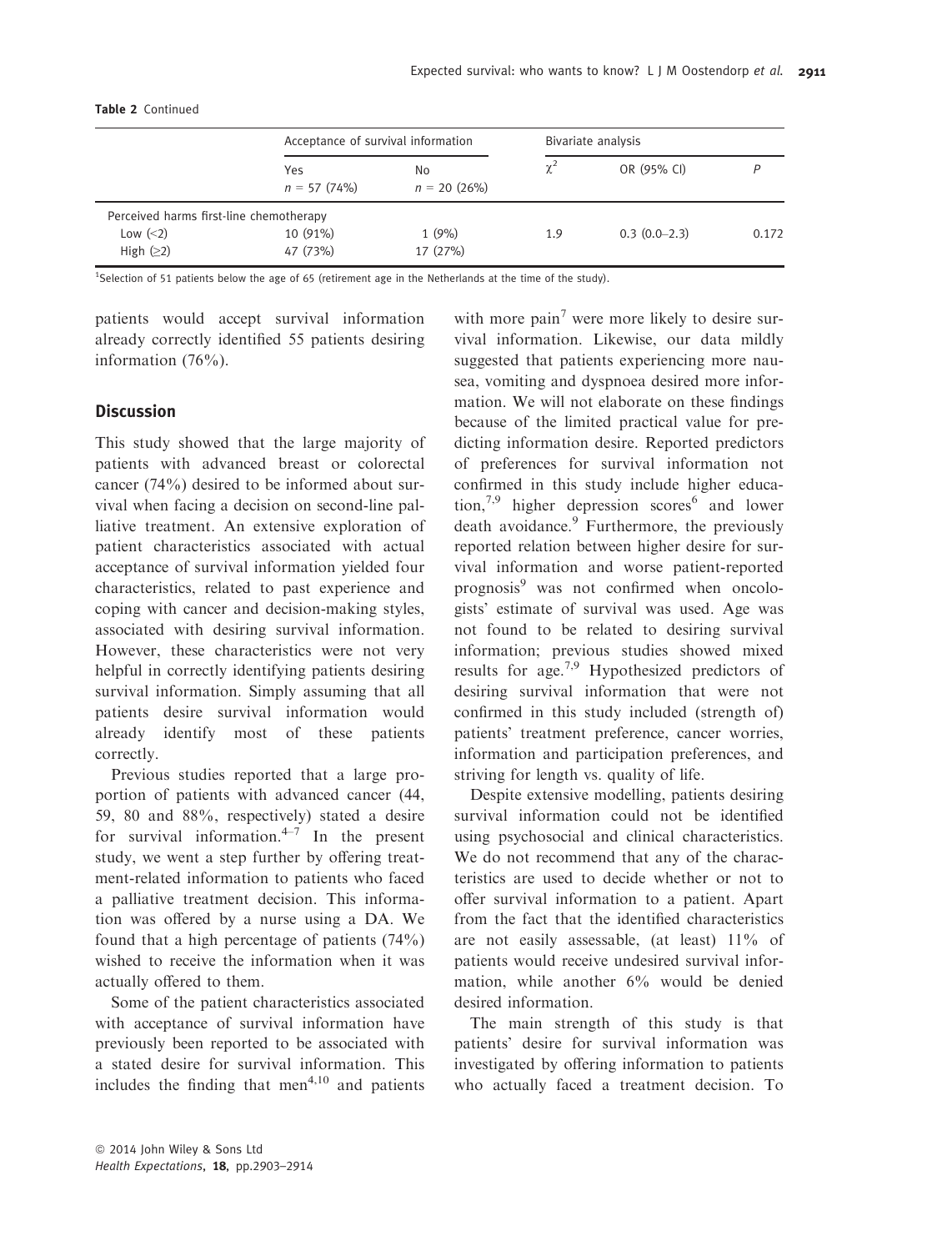minimize selection bias, we preselected patients who would potentially face the treatment decision, applying few exclusion criteria, and instructed professionals not to tell patients beforehand that detailed survival information would be offered in the DA. A satisfactory informed consent rate of 82% was achieved.

A limitation to the generalizability of the results is that we selected only patients with advanced breast or colorectal cancer, deciding about second-line palliative chemotherapy. For both tumour types, a substantial majority of patients (78% of colorectal and 61% of patients with breast cancer, respectively) desired survival information. The generalizability of our findings to patients with other tumour types or patients facing other palliative treatment decisions needs further study.

The exploration of predictors of accepting survival information was extensive, but has several limitations. Patients filled out the baseline questionnaire several months (median 3; IQR 0–9) before the survival information was offered. It is possible that certain patient characteristics (e.g. well-being) changed over these months. Thus, the predictive performance of the model might have been better had more recent patient data been used. However, a lengthy questionnaire at the time of disease progression was judged to be infeasible. The generalizability of the identified patient characteristics to other populations is questionable. First, there is the issue of multiple testing. In the bivariate analysis, 15 of 50 patient characteristics (30%) were found to be associated with information desire, while 10 characteristics (20%;  $P < 0.2$ ) were expected to be found due to chance alone. Second, the multivariable regression model is likely overfitted, for instance due to the high number of patient characteristics in relation to the number of patients.<sup>26</sup> Larger studies are needed to confirm the findings on patients' information desire and potential predictors.

The finding that many patients wanted to receive information on expected survival regarding second-line chemotherapy can help encourage candid discussions between health professionals and patients. Our recommendation to health professionals is not to make implicit assumptions of information desire based on patient characteristics, but to explicitly ask patients if survival information is desired, and then act accordingly. The use of open-ended questions can help to elicit a patient's most important questions and concerns as well as the preferred level of candidness, to guide the provision of information by the clinician.<sup>27</sup> For example, a physician might ask 'How much would you like to know?' or more specifically 'Do you want me to tell you how long patients can live with this kind of cancer with or without chemotherapy? What kind of information do you want me to cover?'.3,28

DAs can support professionals and patients in conversations about treatment options by providing numerical estimates of expected survival, including visual aids, for each treatment option. DAs are proven to be effective at improving knowledge and realistic perceptions of outcomes and increasing patients' involvement.<sup>29</sup> In the current study, DAs were offered to patients by nurses, because nurses usually spend more time with patients than physicians, and some nurses are already highly involved in supporting treatment decisions.<sup>30,31</sup> A possible amendment to the DAs used in this study, as recommended in a recent study exploring preferences of people with a cancer experience, is the presentation of three survival scenarios (best case, worst case and typical survival) instead of median survival. $32$  These scenarios would better convey the variation in survival duration and help patients to hope for the best while planning for the worst.

# Conclusion

Our findings indicate that many patients with advanced breast or colorectal cancer want to receive survival information when deciding about second-line palliative chemotherapy. It is, however, difficult to identify those patients who desire the information. Candid conversations about expected survival are particularly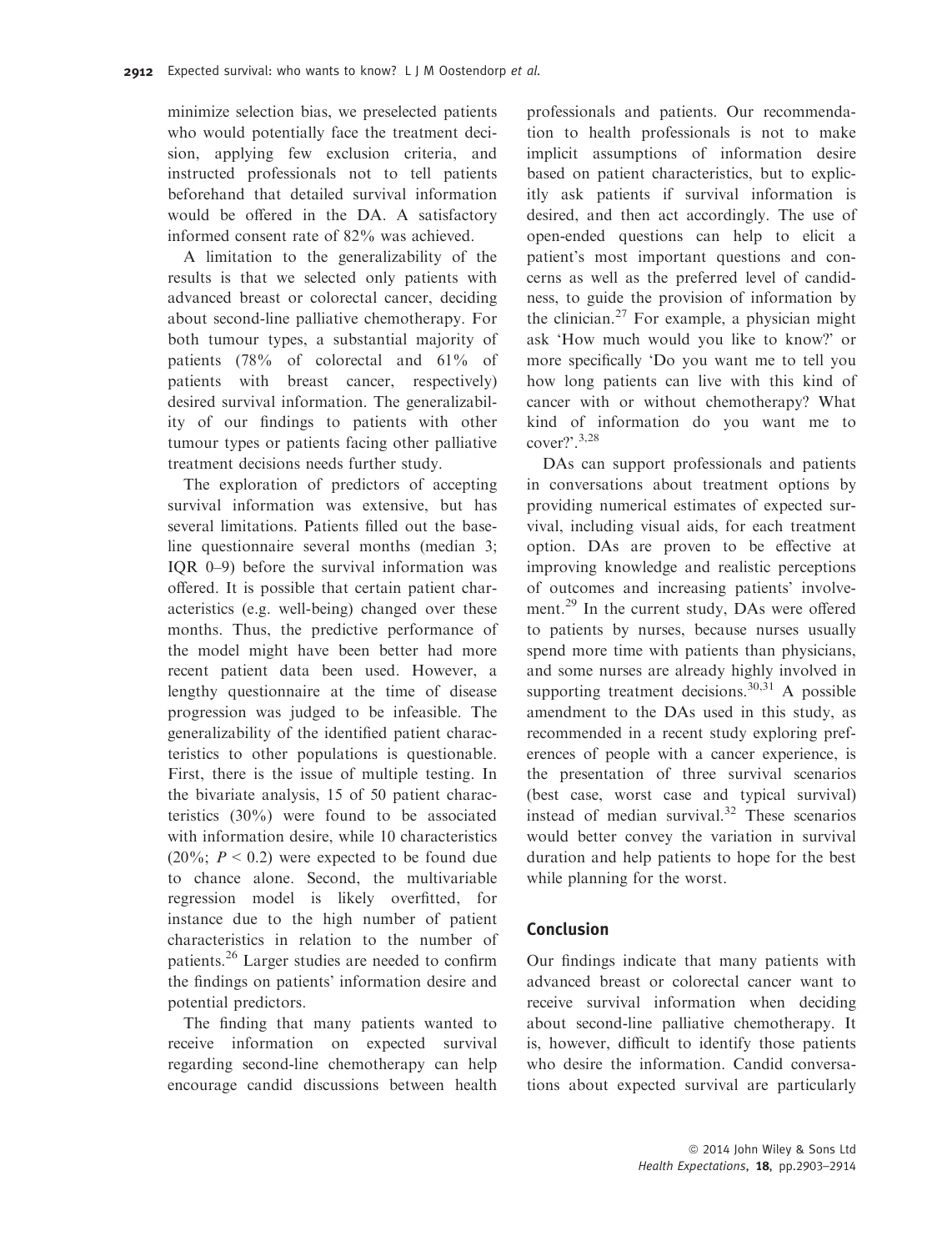relevant in the context of treatment decisions, when the potential benefits of treatment have to be weighed up against the risks. Decision aids can be valuable tools to support professionals and patients in these conversations.

## Acknowledgements

The authors are grateful to all patients and health professionals for investing their precious time in this study. Patients were accrued by the Medical Centre Alkmaar, the Jeroen Bosch Hospital in Den Bosch; the Slingeland Hospital in Doetinchem; the Catharina Hospital in Eindhoven; the Medical Spectrum Twente in Enschede, the St. Anna Hospital in Geldrop, the University Medical Centre Groningen in Groningen; the St Jansdal Hospital in Harderwijk; the Elkerliek Hospital in Helmond; the Medical Centre Leeuwarden; the Radboud University Medical Centre in Nijmegen; the Bernhoven Hospital in Oss; the St. Antonius Hospital in Nieuwegein and Utrecht; the Bernhoven Hospital in Veghel; the Máxima Medical Centre in Veldhoven; VieCuri Medical Centre in Venlo/Venray; and the Isala Clinics in Zwolle. Eva Volmeijer, Mirte Sprengers and Sanne Hobbelink are thanked for their assistance with the data collection.

## Conflict of interest

No conflicts of interest have been declared.

## Source of funding

This work was supported by the Dutch Cancer Society, Amsterdam, the Netherlands (grant number KUN 2006-3465).

## References

- 1 Hagerty RG, Butow PN, Ellis PM, Dimitry S, Tattersall MH. Communicating prognosis in cancer care: a systematic review of the literature. Annals of Oncology, 2005; 16: 1005–1053.
- 2 Butow PN, Dowsett S, Hagerty R, Tattersall MH. Communicating prognosis to patients with

metastatic disease: what do they really want to know? Supportive Care in Cancer, 2002; 10: 161–168.

- 3 Clayton JM, Hancock KM, Butow PN et al. Clinical practice guidelines for communicating prognosis and end-of-life issues with adults in the advanced stages of a life-limiting illness, and their caregivers. Medical Journal of Australia, 2007; 186: S77, S9, S83–S108.
- 4 Elkin EB, Kim SH, Casper ES, Kissane DW, Schrag D. Desire for information and involvement in treatment decisions: elderly cancer patients' preferences and their physicians' perceptions. Journal of Clinical Oncology, 2007; 25: 5275–5280.
- 5 Kutner JS, Steiner JF, Corbett KK, Jahnigen DW, Barton PL. Information needs in terminal illness. Social Science and Medicine, 1999; 48: 1341–1352.
- 6 Hagerty RG, Butow PN, Ellis PA et al. Cancer patient preferences for communication of prognosis in the metastatic setting. Journal of Clinical Oncology, 2004; 22: 1721–1730.
- 7 Pardon K, Deschepper R, Stichele RV, Bernheim J, Mortier F, Deliens L. Preferences of advanced lung cancer patients for patient-centred information and decision-making: a prospective multicentre study in 13 hospitals in Belgium. Patient Education and Counseling, 2009; 77: 421–429.
- 8 Manson NC. Why do patients want information if not to take part in decision making? Journal of Medical Ethics, 2010; 36: 834–837.
- 9 Kaplowitz SA, Campo S, Chiu WT. Cancer patients' desires for communication of prognosis information. Health Communication, 2002; 14: 221–241.
- 10 Fletcher KM, Prigerson HG, Maciejewski PK. Women know, and men wish they knew, prognostic information in advanced cancer. Journal of Clinical Oncology, 2012; 30: (suppl; abstr 9037).
- 11 Oostendorp LJ, Ottevanger PB, van der Graaf WT, Stalmeier PF. Assessing the information desire of patients with advanced cancer by providing information with a decision aid, which is evaluated in a randomized trial: a study protocol. BMC Medical Informatics and Decision Making, 2011; 11: 9.
- 12 Oostendorp LJ, Stalmeier PF, Pasker-de Jong PC, Van der Graaf WT, Ottevanger PB. Systematic review of benefits and risks of second-line irinotecan monotherapy for advanced colorectal cancer. Anti-Cancer Drugs, 2010; 21: 749–758.
- 13 Oostendorp LJ, Stalmeier PF, Donders AR, van der Graaf WT, Ottevanger PB. Efficacy and safety of palliative chemotherapy for patients with advanced breast cancer pretreated with anthracyclines and taxanes: a systematic review. The Lancet. Oncology, 2011; 12: 1053–1061.